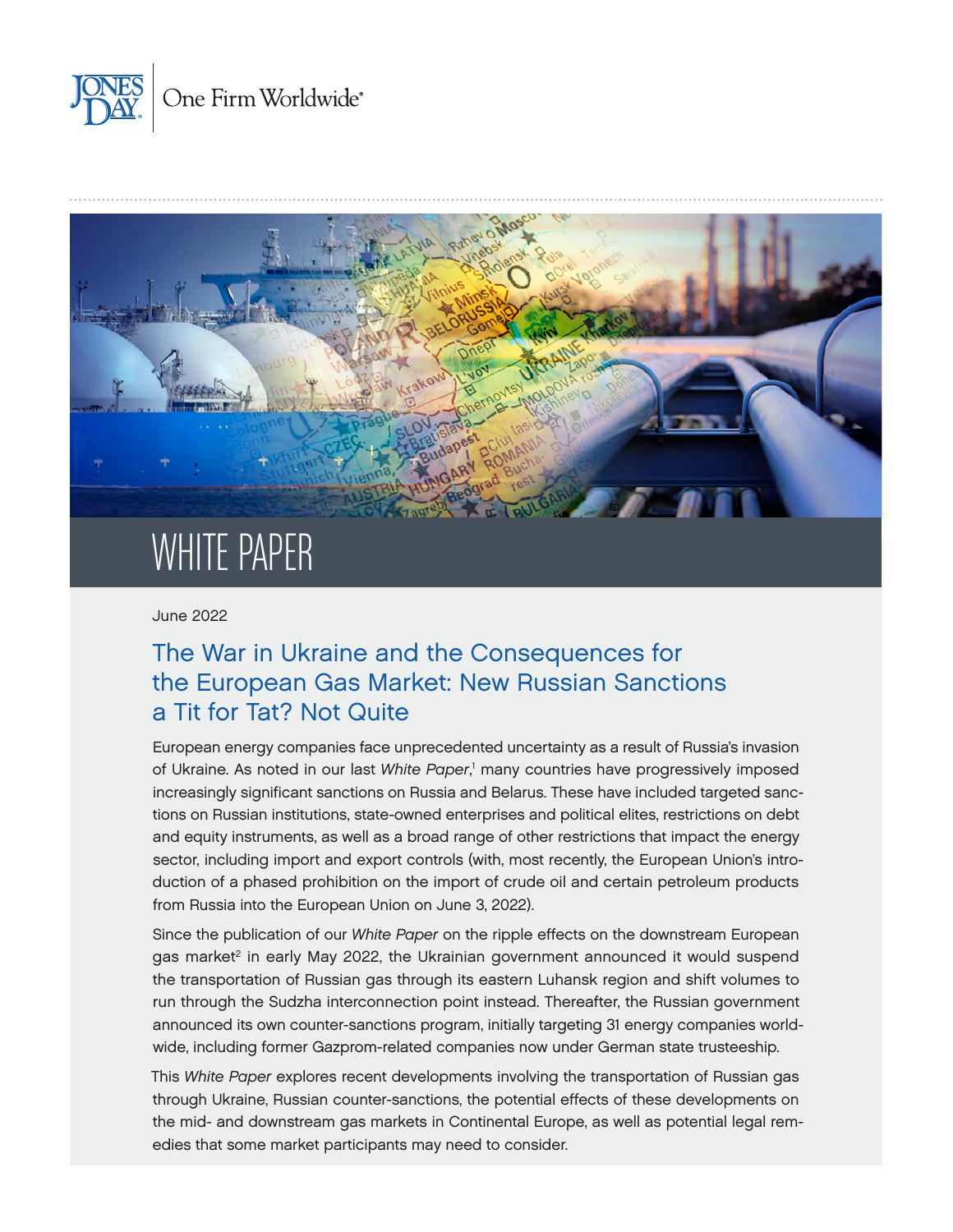### TABLE OF CONTENTS

| SUSPENSION OF GAS TRANSPORTS THROUGH PARTS OF UKRAINE                                                                                                                                                                          | $\overline{1}$ |
|--------------------------------------------------------------------------------------------------------------------------------------------------------------------------------------------------------------------------------|----------------|
|                                                                                                                                                                                                                                |                |
|                                                                                                                                                                                                                                |                |
|                                                                                                                                                                                                                                |                |
|                                                                                                                                                                                                                                |                |
| WHAT EFFECT WILL RUSSIA'S COUNTER-SANCTIONS HAVE AND                                                                                                                                                                           |                |
| Potential Further Restrictions on Filling Storage <b>[2016]</b> The Communications of Storage <b>Authority</b> S                                                                                                               |                |
| OUTLOOK AND CONCLUDING REMARKS MARKED AND RESERVE AND STATE AND STATE AND STATE AND STATE AND STATE AND STATE AND STATE AND STATE AND STATE AND STATE AND STATE AND STATE AND STATE AND STATE AND STATE AND STATE AND STATE AN |                |
|                                                                                                                                                                                                                                |                |
|                                                                                                                                                                                                                                |                |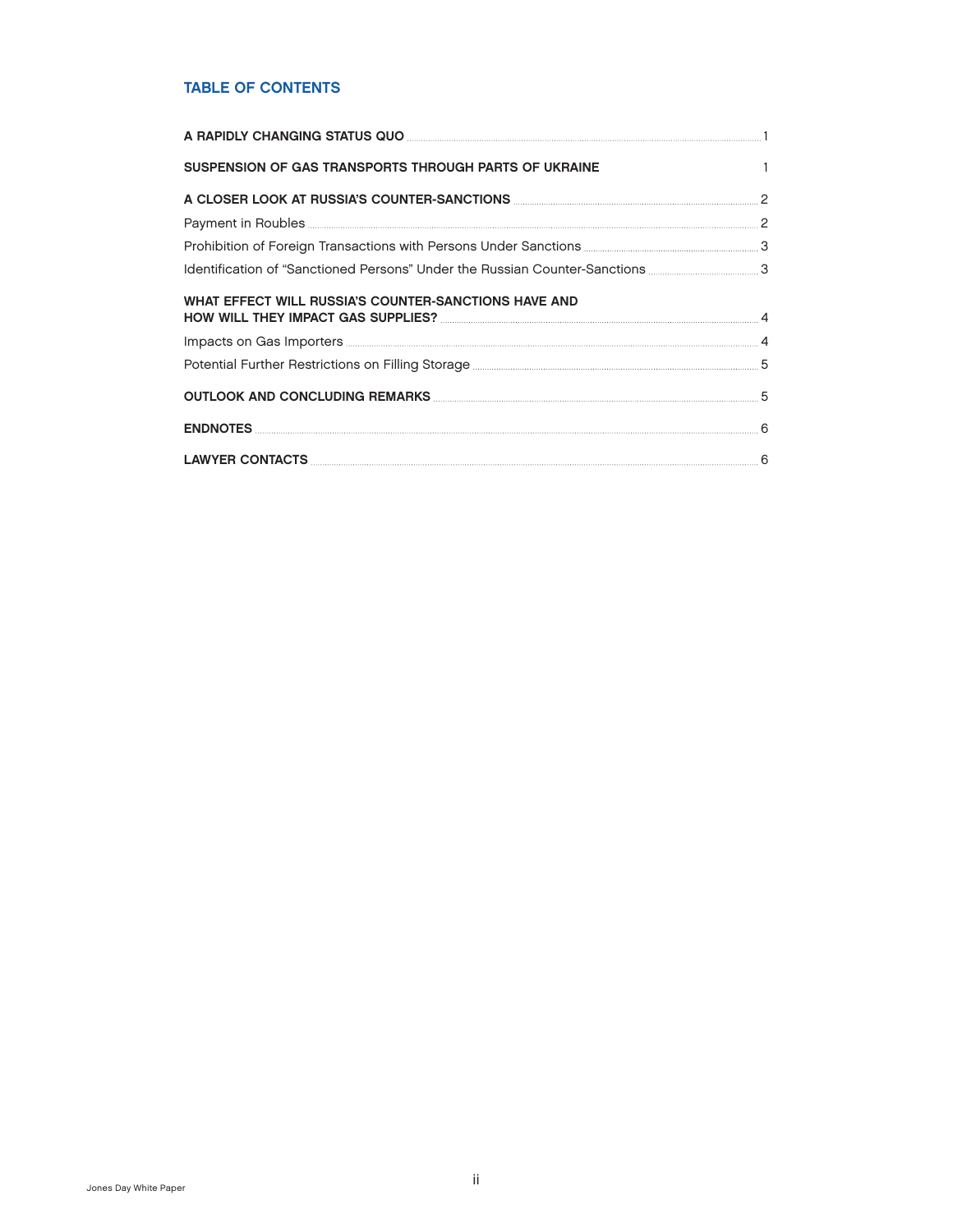#### <span id="page-2-0"></span>A RAPIDLY CHANGING STATUS QUO

At the beginning of May, we addressed the ripple effects that a reduction or cessation in Russian gas supplies would have on the European gas market and outlined relevant scenarios for market participants to consider. Since that publication, two significant events have occurred in rapid succession.

First, on May 10, 2022, Ukraine announced that it would suspend the transport of Russian gas through pipelines located in the eastern Luhansk region, which is now controlled by Russian forces.

Second, on May 11, 2022, Russian authorities announced an additional round of counter-sanctions on 31 global energy companies. These Russian counter-sanctions have potential implications for the mid- and downstream markets, and companies targeted include corporations in the European Union, the United States, and Singapore.

# SUSPENSION OF GAS TRANSPORTS THROUGH PARTS OF UKRAINE

Gas deliveries through Ukraine, until recently, have continued unabated despite the conflict. One third of Russian gas delivered by Gazprom to Europe flows through Ukraine, amounting to approximately 40 billion cubic meters annually.<sup>3</sup> This gas is delivered to onward destinations such as Moldova, Hungary, Slovakia, the Czech Republic, Austria, Italy, and Germany. Daily, around 32.6 million cubic meters of gas flow through the transit system in the Luhansk region.<sup>4</sup>

However, on May 10, 2022, Ukraine stated that it would halt transport through the Sokhranivka route/ Novoposkov compressor station effective 7:00 a.m. local time on May 11, 2022 (relying on a declaration of *force majeure*), and would temporarily shift quantities to flow through the Sudzha interconnection point instead.<sup>5</sup>

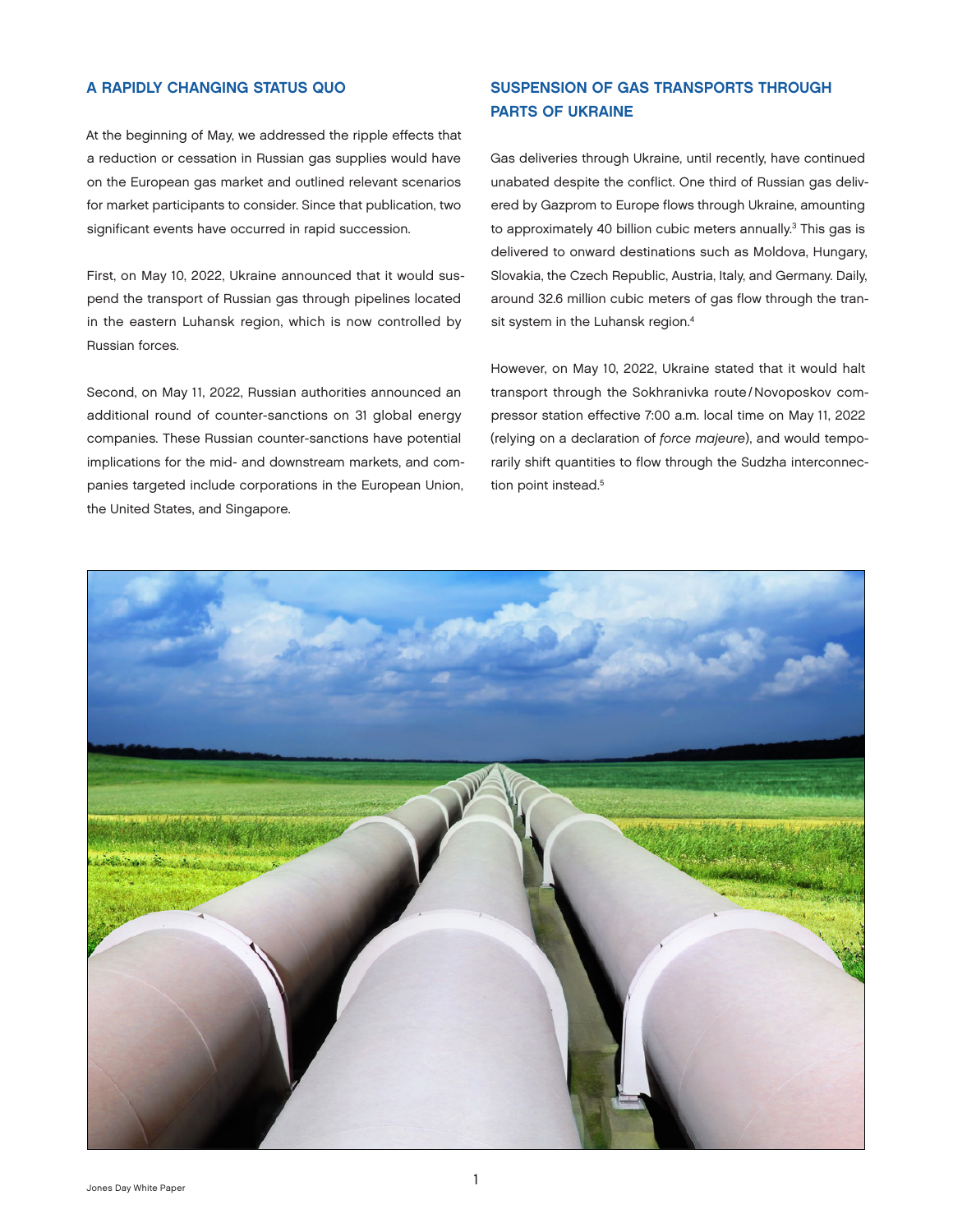<span id="page-3-0"></span>While the shift announced will not affect the domestic Ukrainian market, it is likely to impact the European market, particularly if it results in an overall reduction in gas supplies.<sup>6</sup> As an example, Naftogaz, the Ukrainian state-owned energy company, has predicted that gas flows to Europe could fall by one third if flows are not diverted to the alternative route through the Sudzha interconnection point[.7](#page-7-0)

If gas supplies to Continental Europe drop as a result of this shift, contractual performance may be affected at all levels of the market, including delivery contracts between Gazprom and European importers and contracts between those importers and buyers further downstream.

There likely will be a range of arguments and claims raised by market participants, including impossibility, illegality, *force majeure*, and hardship. However, we caution that each individual situation will need to be assessed on the facts and circumstances of each case and in the specific context of the parties' contractual relationship.

# A CLOSER LOOK AT RUSSIA'S COUNTER-SANCTIONS

Russia has imposed a range of counter-sanctions in response to sanctions imposed by the West. In this *White Paper*, we focus on one set of Russian counter-sanctions relating to the energy sector, which appear to be primarily aimed at ensuring Russia continues to receive payment for its gas (and oil) exports, notwithstanding the significant Western sanctions that would otherwise prohibit those payments. In particular, Russia has issued counter-sanctions requiring payment in Russian Roubles, which has the effect of consolidating its gas supply business by eliminating foreign-controlled middlemen. There is also a suggestion that Russia may seek to frustrate newly proposed EU gas storage requirements.

#### Payment in Roubles

On March 31, 2022, Russia issued Decree 172 setting forth "the special procedure for the fulfillment by foreign buyers of obligations to Russian natural gas suppliers," which became effective on April 1, 2022. That decree requires payment for Russian natural gas supplies to be made in Roubles if:

- Deliveries were made under "foreign" (meaning non-Russian) trade contracts;
- With foreign (again, non-Russian) persons; and
- Supplied to "foreign states that commit unfriendly actions" against Russia, its legal entities, and individuals.<sup>8</sup>

Gas importers in what have been termed "unfriendly" countries—including all EU Member States, the United States, and the United Kingdom—are required to pay for Russian-supplied natural gas in Roubles for deliveries from April 1, 2022.<sup>9</sup> In the event that European-based buyers do not comply with this decree, Gazprom is then generally prohibited from delivering gas to such buyers.<sup>10</sup>

This decree thus placed any European-based buyer of Russian gas in a bind. In its initial guidance published on April 21, 2022,<sup>11</sup> the European Commission announced that any European-based buyers of Russian gas who might consider paying in Roubles would likely face an immediate issue under the sanctions regime of the European Union. The reason for this assessment was that initially, any such Roubles payment (made in accordance with the Russia counter-sanctions) appeared inevitably to involve the Russian Central Bank, through a number of transactions linked to the management of the Central Bank's assets and reserves, or could be regarded as the provision of new loans to the Russian Central Bank, which had been prohibited under the EU sanctions since February 23, 2022.

However, on May 4, 2022, a further Russian decree was issued that purports to exclude any transactional role for the Russian Central Bank or any other third party and is being promoted by the Russian government as a way for legal transfers of pay-ment for gas supplied to Continental Europe.<sup>[12](#page-7-0)</sup> The current proposed payment scheme instead involves GazpromBank, an entity that has been exempted from European sanctions for most of its activities, as well as a payment structure via an intermediary.

Specifically, the Russian decree provides for the payment of any existing gas supply contracts with affected buyers, by the buyer first depositing "foreign" funds (i.e., U.S. Dollars or Euros) in special "K" accounts at GazpromBank. The deposited amount will then be converted to Roubles via the Moscow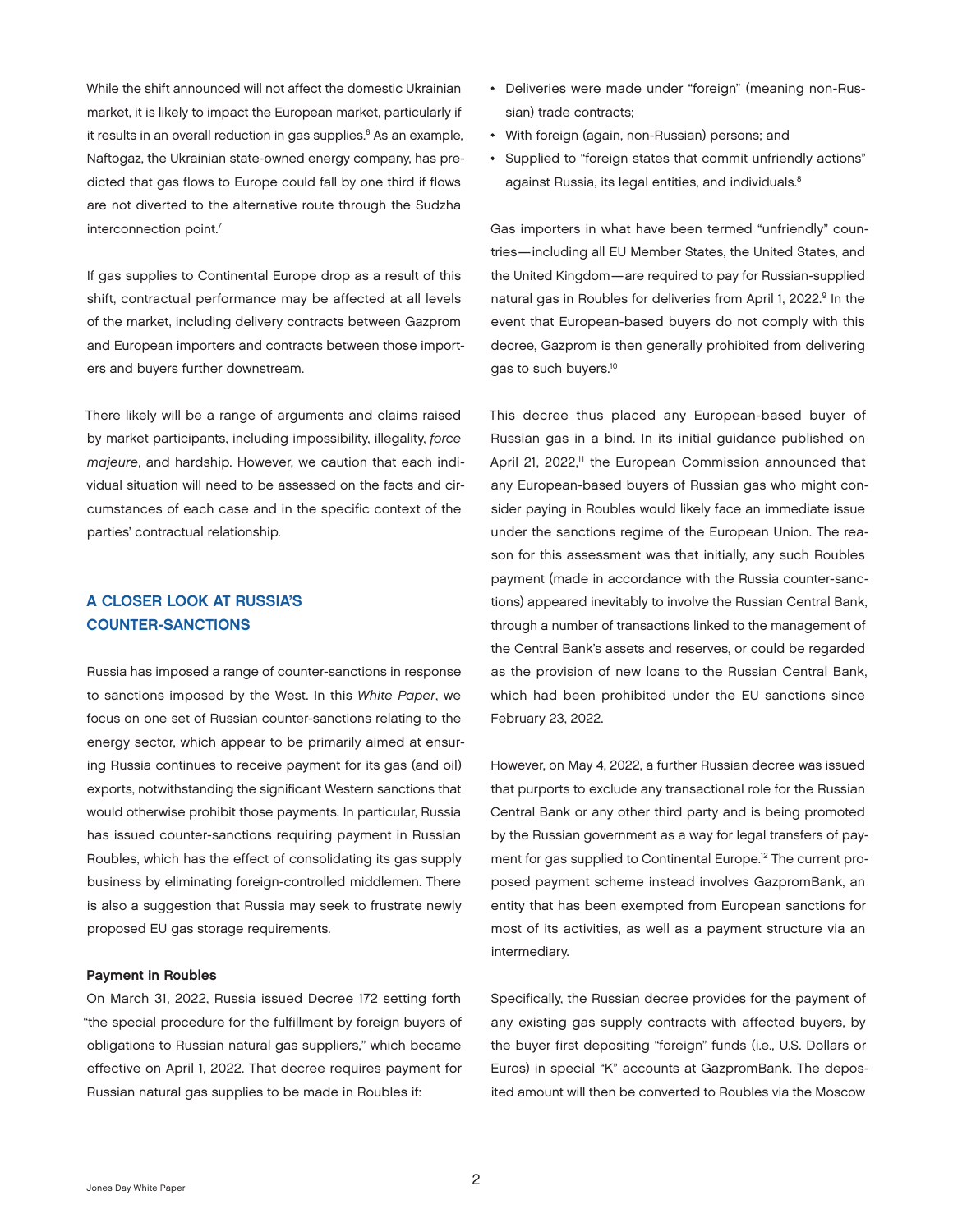<span id="page-4-0"></span>Stock Exchange and then transferred to the Russian seller. It is only at that point in time that payment by the buyer will be considered finally concluded.[13](#page-7-0) In its FAQs on gas imports, the European Commission has stated that the sanctions "do not prohibit opening an account with GazpromBank.["14](#page-7-0)

Whether and to what extent European gas importers will comply with the new Rouble-payment decree, and how Gazprom will react if they do not, remains very unclear.<sup>15</sup>

As of May 19, 2022, news reports suggested that roughly half of Gazprom's customers had opened "K" accounts with GazpromBank.[16](#page-7-0) It has been reported that the European Commission communicated new written guidance to Member States that does not explicitly mention that opening an account in Roubles would be a violation of EU sanctions, but that buyers are advised against this course of action—raising the possibility of future sanctions and/or enforcement action for affected buyers.<sup>17</sup>

As of the writing of this *White Paper*, it has been suggested that Gasum, the Finnish-owned energy company, does not intend to comply with the Rouble payment decree. As a result, Gazprom reportedly stopped deliveries to Finland on May 21, 2022[.18](#page-7-0) Gasum announced on May 17, 2022, that it has initiated arbitration against Gazprom.[19](#page-7-0) Likewise, reports on May 31, 2022, indicated that Russia would suspend some exports to Germany after Shell Energy Europe notified that it would not make payments in Roubles.[20](#page-7-0) By June 1, 2022, reports indicated that some supplies were cut to Denmark and the Netherlands.<sup>21</sup>

At the same time, Eni and Naftogaz have also indicated they are considering bringing claims in arbitration against Gazprom.<sup>22</sup>

These dual Russian decrees implicate a number of issues for market participants, including whether the Roubles-payment obligation constitutes a material change in contractual terms (because these gas supply contracts typically require payments in U.S. Dollars or Euros) and whether European importers can comply with the latest decrees without violating sanctions or breaching their back-to-back commitments with their buyers further downstream.

It is clear that the decisions that are being made in the upstream import market will also impact the markets further downstream [see above].

## Prohibition of Foreign Transactions with Persons Under **Sanctions**

On May 3, 2022, Russia issued yet another decree that authorizes the Russian government to approve a list of "sanctioned persons" within 10 days, and prohibits Russian persons and entities from undertaking certain transactions with such sanctioned persons. Such prohibited transactions include:

- The conclusion of foreign trade contracts;
- The fulfillment of obligations (including under already concluded foreign trade contracts);
- Certain financial transactions; and
- The export from Russia of products and/or raw materials when the production and/or extraction was carried out in Russia and supply is to a sanctioned person or through a sanctioned person for the benefit of another person.<sup>[23](#page-7-0)</sup>

# Identification of "Sanctioned Persons" Under the Russian Counter-Sanctions

On May 11, 2022, through Decree 851, Russia identified various "sanctioned persons." Among the 31 companies it listed are the owner of the Polish part of the Yamal pipeline as well as entities such as Gazprom Germania and WINGAS in Germany, WIEE in Hungary, Gazprom Switzerland in Switzerland, Vemex in the Czech Republic, and WINGAS Benelux in the Netherlands, Belgium, and Luxembourg.[24](#page-7-0)

Many of the sanctioned intermediaries are members of an international group of companies related to Gazprom Marketing & Trading Ltd., which, in turn, is owned by Gazprom Germania GmbH. The latter company has been under the trusteeship of the German Federal Network Agency since its divestment from the St. Petersburg-based Gazprom Export Business Services on March 31, 2022.[25](#page-7-0)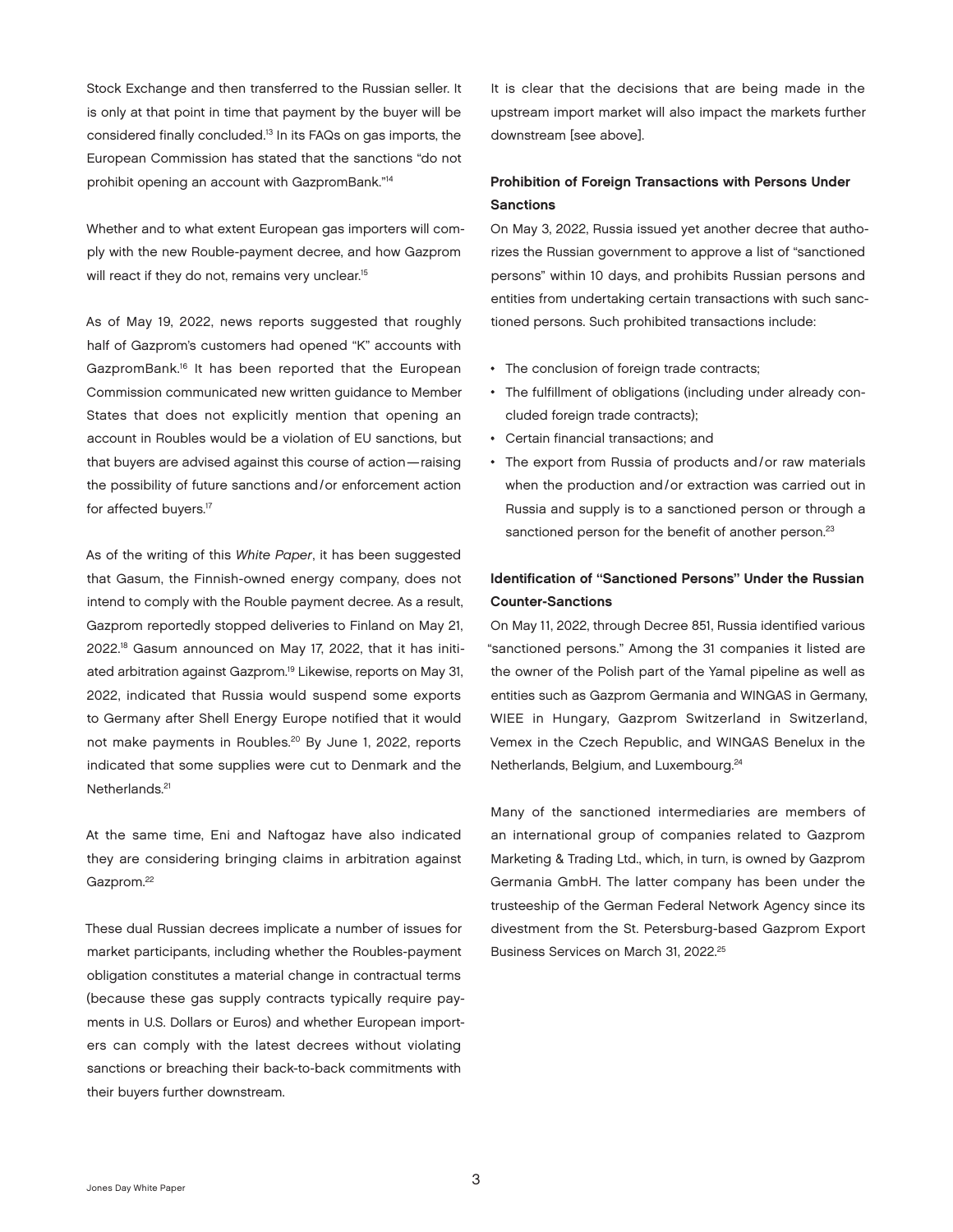# <span id="page-5-0"></span>WHAT EFFECT WILL RUSSIA'S COUNTER-SANCTIONS HAVE AND HOW WILL THEY IMPACT GAS SUPPLIES?

#### Impacts on Gas Importers

Russia's latest counter-sanctions do not apply to many of the incumbent European gas importers that have contracts directly with Gazprom, including Uniper, Eni, Engie, OMV, etc. Importantly, the counter-sanctions do not in any way impact Gazprom's obligations under the long-term gas supply agreements concluded with these large-volume gas importers. These contracts remain in place and are currently being performed.[26](#page-8-0) Contracting with Gazprom directly also remains possible as companies that are not on the sanctions list are not prevented from concluding new supply agreements with Gazprom. Some European energy companies, however, have voluntarily announced that they will not enter into new con-tracts for gas with Russian entities.<sup>[27](#page-8-0)</sup>

Rather, the main targets of Russia's counter-sanctions are former European subsidiaries of Gazprom, especially those affiliated with Gazprom Germania. Many of these companies have been direct importers of Russian gas and themselves have downstream delivery obligations both to other members of the group and to independent customers. As Gazprom Germania is now under the trusteeship of the German Federal Network Agency, the affiliated companies are no longer directly controlled by Gazprom, which might be the reason why they were included on Russia's list.

Under the new counter-sanctions, Gazprom will no longer be allowed to perform existing contracts or enter into new agreements with the sanctioned companies. The affected companies thus most likely will not receive Russian gas and, to fulfill existing contracts with downstream buyers, will need to obtain replacement gas from other sources, if possible. If they are unable to obtain gas from alternative sources, they may be unable to secure enough to meet their contractual obligations.

In this situation, the former subsidiaries of Gazprom that now fall under the list of sanctioned companies may have legal remedies against their former parent company. In adhering to these recent sanctions, Gazprom may have to seize supplying the undertakings concerned and can be expected to rely on impossibility. As to whether or not the undertakings concerned

have legal remedies in the case of a cessation of supplies will depend on the actual terms of the supply agreements as well as the applicable law.

Market participants should consider a range of options to the extent they are affected by this fast-moving situation. We emphasize that these high-level summaries will need to be tested against the specific legal and factual matrix for any particular contract or situation. Strategies to consider may include one or more of the following:

- Acquiescence. Companies may simply accept the current situation and seek to continue business as usual—this is likely to be challenging in the medium to long term.
- Renegotiation. Parties may seek to renegotiate their various contractual relationships.
- Price Reviews. If the events discussed above lead to an increase in the price for natural gas beyond that which was foreseen, and to the extent that the contractual balance is not maintained, parties may seek to engage in formal price reviews (either through negotiations and/or arbitration).
- Suspension. A suspension of the contract due to hardship or *force majeure*. These are common contractual components exempting parties from liability for a failure to perform their obligations during the duration of the event and in some circumstances permitting termination of the contract. In addition to these two provisions, parties may seek to reach a separate agreement on suspension.
- Termination. In exceptional circumstances, depending on their terms, contracts may be terminated by either party without reference to otherwise applicable termination dates and notice periods. Whether such circumstances exist will depend on the facts and circumstances of each individual case. Recovery of resulting losses (damages) may still be permitted.
- Damages. Affected companies may seek to recover any losses from the nonperforming party/party in breach. This includes, for example, the scenario under which the sanctioned importer would obtain gas from another source. Alternatively, if the downstream partner were forced to obtain gas directly from another supplier because of the sanctioned importer's inability to provide gas, it too could seek compensation for additional costs, and should do so vis-à-vis the sanctioned importer. Damages could be sought irrespective of whether contracts are performed, partially performed, suspended, or terminated.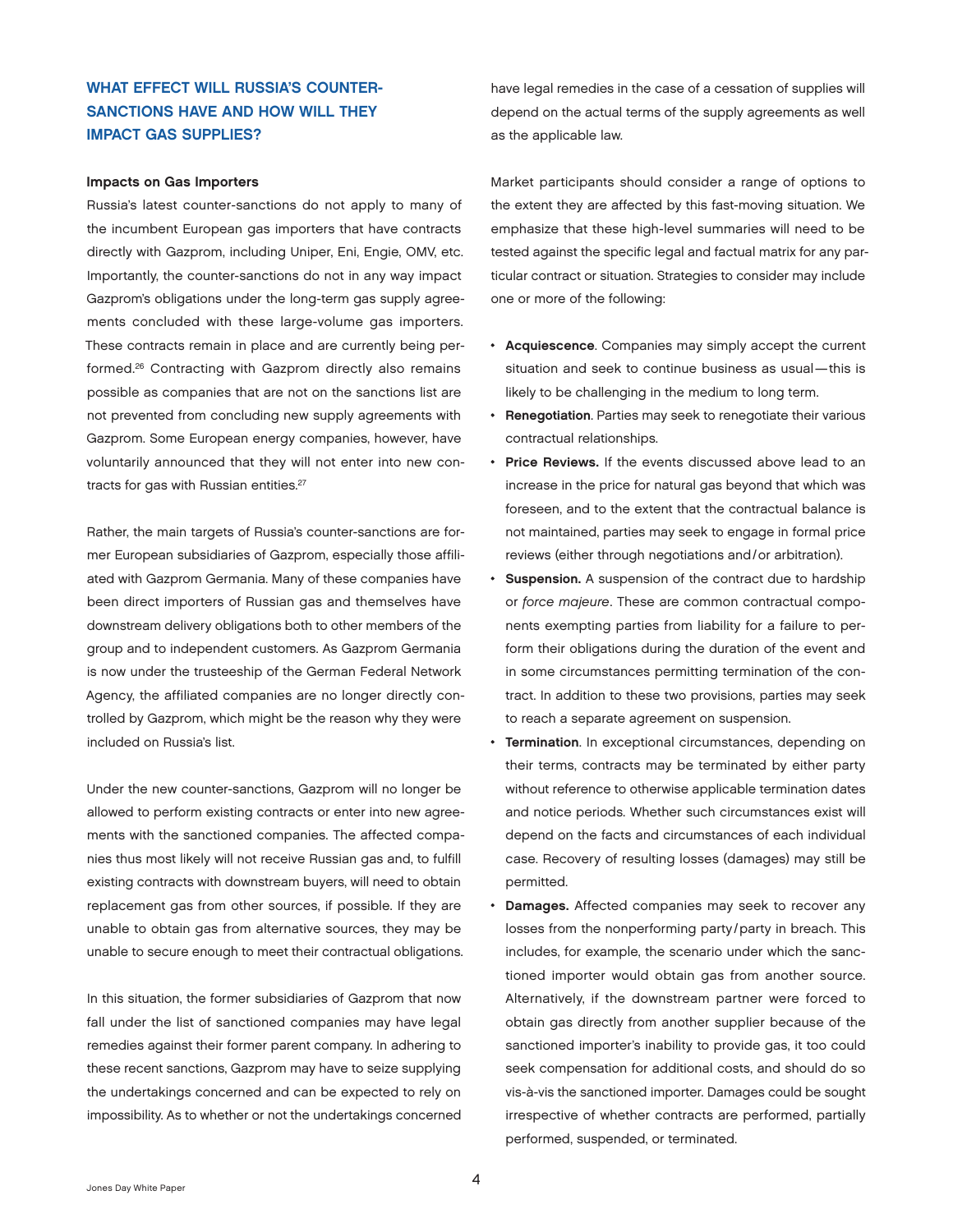<span id="page-6-0"></span>• Arbitral Procedure. Depending on the contractually applicable arbitration rules and the *lex arbitri*, parties may seek to resolve their dispute through fast-track proceedings and/or proceedings before an emergency arbitrator. While such arbitrations will most likely not secure gas flows, they could lead to the recovery of monetary damages (see above).



#### Potential Further Restrictions on Filling Storage

Although we are not aware of any formal legislation,<sup>[28](#page-8-0)</sup> Russian agency Interfax has reported that Russian gas exporters will be prohibited from filling European gas storage facilities.

If put in place by Russia, it is possible such a restriction could jeopardize new mandatory EU storage obligations. The newly proposed EU Regulation on gas storage would require each Member State to meet minimum filling targets, i.e., binding targets for the filling level of storage facilities for non-liquefied natural gas.[29](#page-8-0) Currently, the proposed regulation would require storage facilities in each Member State to be filled to 80% of capacity by November 1, 2022, and to 90% of capacity in all subsequent years.<sup>30</sup> However, as the addressees of these storage filling targets are Member States rather than individual companies, energy companies cannot be held responsible under the proposed regulation if they are unable to fill European gas storages due to the Russian sanctions.

#### OUTLOOK AND CONCLUDING REMARKS

In conclusion, the risk of disputes arising due to these recent developments remains high, although each matter must be assessed on a case-by-case basis.

The suspension of gas transports through parts of Ukraine has led to considerable uncertainty, as it is unclear whether Russia will accept the situation and what the legal consequences will be if it ceases deliveries.

As for the consequences of the Russian decree demanding payment in Roubles, the next period will be crucial. It remains to be seen which European companies will comply with the proposed new payment mechanism.

Finally, the Russian counter-sanctions against 31 energy companies may lead to a shortage of available natural gas, at least in the short term, which could make compliance with the new EU gas storage requirements difficult. Both importers and downstream companies should consider their legal rights and remedies if deliveries are stopped or reduced.

In short, the situation is evolving rapidly and highly politicized. Parties are advised to seek the assistance of experienced counsel when planning their mitigation strategy and managing any disputes that may arise as a result of Russian ripple effects due to their latest retaliatory sanctions.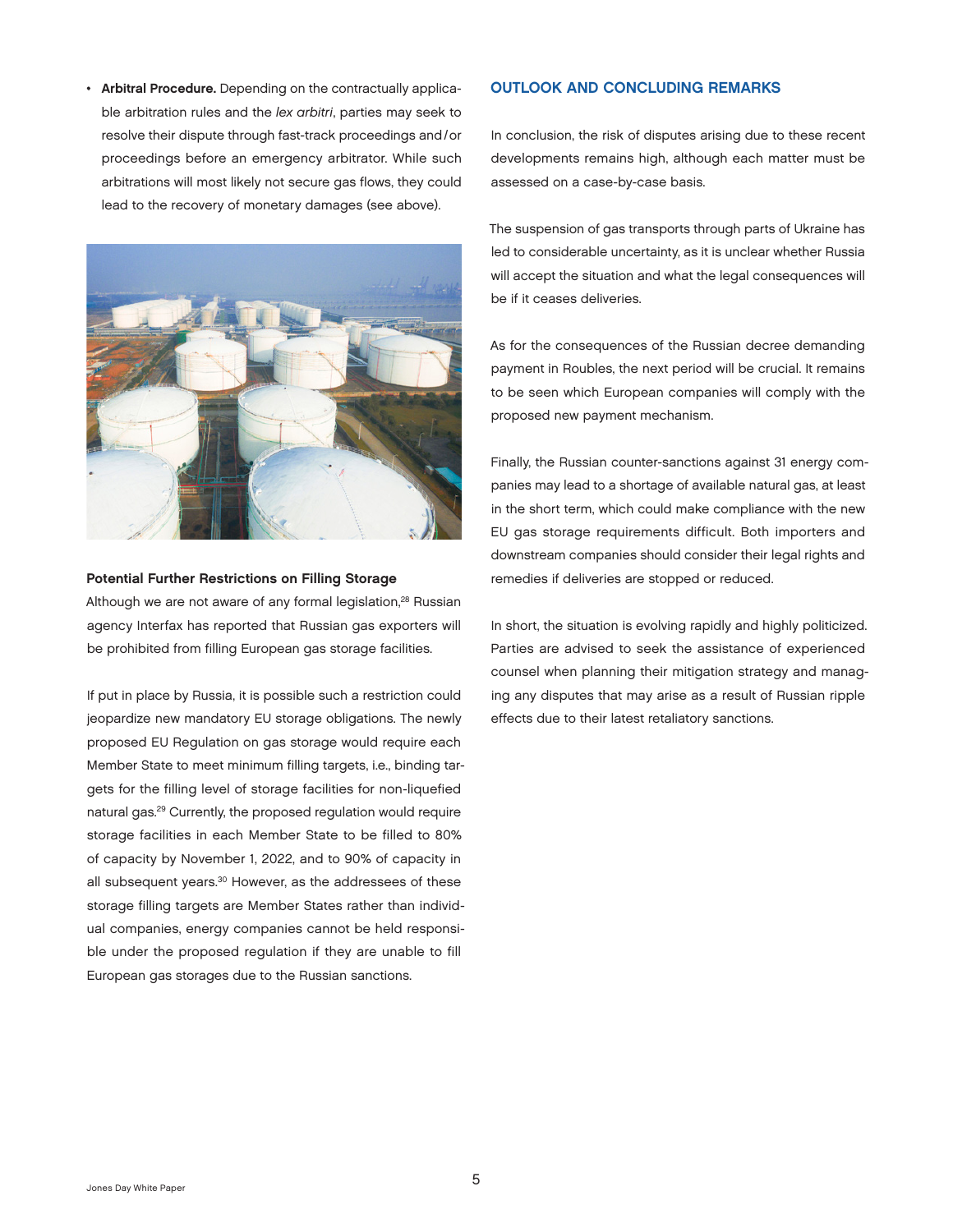#### <span id="page-7-0"></span>LAWYER CONTACTS

| Johannes P. Willheim        | <b>Courtney Lotfi</b> |
|-----------------------------|-----------------------|
| Frankfurt/Paris             | Frankfurt             |
| +49.69.9726.3985            | +49.69.9726.3973      |
| jwillheim@jonesday.com      | clotfi@jonesday.com   |
|                             |                       |
| Rick van 't Hullenaar       | <b>Nicolas Brice</b>  |
| Amsterdam                   | Paris                 |
| +31.20.305.4223             | +33.1.56.59.39.09     |
| rvanthullenaar@jonesday.com | nbrice@jonesday.com   |

Harriet Territt London +44.20.7039.5709 [hterritt@jonesday.com](mailto:hterritt@jonesday.com)

*Katharina Plavec and [Viktoriia Korynevych](https://www.jonesday.com/en/lawyers/k/viktoriia-korynevych) contributed to this* White Paper.

*Jones Day is not qualified to advise on matters of Russian law; the summaries presented herein are for information only, may not be a complete summary, and do not constitute Russian law advice.*

#### ENDNOTES

- [1](#page-0-0) *See* Jones Day *White Paper*, "[Impact of Global Sanctions Regimes](https://www.jonesday.com/en/insights/2022/05/impact-of-global-sanctions-regimes-relating-to-russia-ukraine-and-belarus)  [Relating to Russia, Ukraine, and Belarus.](https://www.jonesday.com/en/insights/2022/05/impact-of-global-sanctions-regimes-relating-to-russia-ukraine-and-belarus)"
- [2](#page-0-0) *See* Jones Day *White Paper*, "[The War in Ukraine: Downstream](https://www.jonesday.com/en/insights/2022/05/the-war-in-ukraine--downstream-ripple-effects-on-the-european-gas-market)  [Ripple Effects on the European Gas Market](https://www.jonesday.com/en/insights/2022/05/the-war-in-ukraine--downstream-ripple-effects-on-the-european-gas-market)."
- [3](#page-2-0) *See, e.g.,* Stephen Mufson, "[Ukraine's pipelines are still carrying](https://www.washingtonpost.com/climate-environment/2022/03/28/ukraine-russian-gas-europe-naftogaz/)  [Russian gas to Europe,](https://www.washingtonpost.com/climate-environment/2022/03/28/ukraine-russian-gas-europe-naftogaz/)" *The Washington Post*, March 28, 2022.
- [4](#page-2-0) *See, e.g.,* Pavel Polityuk and Susanna Twidale, "[Ukraine to halt](https://www.reuters.com/business/energy/ukraine-gas-system-operator-declares-force-majeure-sokhranivka-entry-point-2022-05-10/)  [key Russian gas transit to Europe, blames Moscow,](https://www.reuters.com/business/energy/ukraine-gas-system-operator-declares-force-majeure-sokhranivka-entry-point-2022-05-10/)" Reuters, May 10, 2022.
- [5](#page-2-0) *See, e.g.,* Pavel Polityuk and Susanna Twidale, "[Ukraine to halt](https://www.reuters.com/business/energy/ukraine-gas-system-operator-declares-force-majeure-sokhranivka-entry-point-2022-05-10/)  [key Russian gas transit to Europe, blames Moscow,](https://www.reuters.com/business/energy/ukraine-gas-system-operator-declares-force-majeure-sokhranivka-entry-point-2022-05-10/)" Reuters, May 10, 2022.
- [6](#page-3-0) Whether GTSOU, the Ukrainian state-owned pipeline operator, can shift flows to another route has been questioned. *Id.*
- [7](#page-3-0) *See, e.g.,* ["Ukraine Suspends Some Russian Gas Flow, Blaming](https://www.rferl.org/a/russia-gas-ukraine-suspend-force-majeure/31843451.html)  [Interference of Occupying Forces,](https://www.rferl.org/a/russia-gas-ukraine-suspend-force-majeure/31843451.html)" Radio Free Europe/Radio Liberty, May 10, 2022.
- [8](#page-3-0) Decree of the President of the Russian Federation No. 172 "On the Special Procedure for the Fulfillment by Foreign Buyers of Obligations to Russian Natural Gas Suppliers" dated March 31, 2022, Article 1(a).
- [9](#page-3-0) "Unfriendly countries" include: all the EU Member States, the United States, the United Kingdom, Australia, Albania, Andorra, Canada, Iceland, Liechtenstein, Micronesia, Monaco, New Zealand, Norway, South Korea, San Marino, North Macedonia, Singapore, Taiwan, Ukraine, Montenegro, Switzerland, and Japan. *See* Order of the Government of the Russian Federation No. 430-p dated March 5, 2022.
- [10](#page-3-0) The decree includes the possibility for an exemption granted by the Russian government, but does not include details on this derogation.
- [11](#page-3-0) "Frequently Asked Questions on Gas Imports Concerning the Russian Presidential Decree No. 172 of 31 March," European Commission, April 21, 2022.
- [12](#page-3-0) Decree of the President of the Russian Federation No. 254 "On temporary measures for servicing financial obligations with some foreign creditors in the corporate sphere," May 4, 2022.
- [13](#page-4-0) Decree of the President of the Russian Federation No. 172 "On the Special Procedure for the Fulfillment by Foreign Buyers of Obligations to Russian Natural Gas Suppliers," dated March 31, 2022,

Article 7. Involving an intermediary and requiring currency conversion adds risk for buyers that was not foreseen in their original contracts. These risks include those associated with a third-party intermediary and potential delays in making payments.

- [14](#page-4-0) *See* "Frequently Asked Questions on Gas Imports Concerning the Russian Presidential Decree No. 172 of 31 March," European Commission, April 21, 2022.
- [15](#page-4-0) The contracts provide for payment after the delivery month, with payments for April 2022 set to take place toward the end of May 2022. Exceptions to this common contractual payment provision were the Polish and Bulgarian import contracts, which required payment in advance. Deliveries under those two contracts were suspended by Russia in April 2022. *See* "[Ukraine war: Russia halts gas exports to](https://www.bbc.co.uk/news/business-61237519) [Poland and Bulgaria](https://www.bbc.co.uk/news/business-61237519)*,*" BBC, April 27, 2022.
- [16](#page-4-0) Nastassia Astrasheuskaya, "Half of Gazprom's gas buyers open accounts at Gazprombank," *Financial Times*, May 19, 2022.
- [17](#page-4-0) Kate Abnett and Francesco Guarascio, ["EU lets gas buyers decide](https://www.reuters.com/markets/europe/eu-lets-gas-buyers-decide-rouble-accounts-advises-against-it-2022-05-19/)  [on rouble accounts, but "advises" against it](https://www.reuters.com/markets/europe/eu-lets-gas-buyers-decide-rouble-accounts-advises-against-it-2022-05-19/)," Reuters, May 19, 2022.
- [18](#page-4-0) Terje Solsvik, "[Russia stops gas flows to Finland over payments](https://www.reuters.com/business/energy/russia-stops-finland-gas-flow-over-payments-dispute-2022-05-21/#:~:text=%22Gas%20imports%20through%20Imatra%20entry,for%20Russian%20gas%20into%20Finland.&text=Gasum%20and%20Gazprom%20also%20confirmed%20on%20Saturday%20the%20flows%20had%20stopped.)  [dispute](https://www.reuters.com/business/energy/russia-stops-finland-gas-flow-over-payments-dispute-2022-05-21/#:~:text=%22Gas%20imports%20through%20Imatra%20entry,for%20Russian%20gas%20into%20Finland.&text=Gasum%20and%20Gazprom%20also%20confirmed%20on%20Saturday%20the%20flows%20had%20stopped.)," Reuters, May 21, 2022.
- [19](#page-4-0) "[Finland's Gasum to take Gazprom Export to arbitration over](https://www.reuters.com/markets/commodities/finlands-gasum-take-gazprom-export-arbitration-over-payments-2022-05-17/) [payments,](https://www.reuters.com/markets/commodities/finlands-gasum-take-gazprom-export-arbitration-over-payments-2022-05-17/)" Reuters, May 17, 2022.
- [20](#page-4-0) *See* Anna Cooban, "[Russia is about to shut off some of Germany's](https://edition.cnn.com/2022/05/31/energy/russia-shell-germany-gas-shut-off/index.html)  [gas,](https://edition.cnn.com/2022/05/31/energy/russia-shell-germany-gas-shut-off/index.html)" CNN, May 31, 2022. If suspended in their entirety, this quantity would total up to 1.2 bcm annually, a fraction of the 95 bcm Germany consumes annually. *Id.*
- [21](#page-4-0) Anna Cooban, "[Why Russia isn't hurting even as it cuts off Europe's](https://edition.cnn.com/2022/06/01/energy/eu-russia-gas-cut-off-value/index.html)  [gas,](https://edition.cnn.com/2022/06/01/energy/eu-russia-gas-cut-off-value/index.html)" CNN, June 1, 2022.
- [22](#page-4-0) Jack Ballantyne, ["Gazprom faces first arbitration over roubles](https://globalarbitrationreview.com/article/gazprom-faces-first-arbitration-over-roubles-demand)  [demand](https://globalarbitrationreview.com/article/gazprom-faces-first-arbitration-over-roubles-demand)," *Global Arbitration Review*, May 18, 2022.
- [23](#page-4-0) *See* Decree of the President of the Russian Federation No. 851 "On Measures to Implement Presidential Decree No. 252 dated 3 May 2022," May 11, 2022.
- [24](#page-4-0) *See* Decree of the President of the Russian Federation No. 851 "On Measures to Implement Presidential Decree No. 252 dated 3 May 2022," May 11, 2022.
- [25](#page-4-0) Specifically, in March 2022, Gazprom announced the sale of shares in Gazprom Germania to a company based abroad, without obtaining the prior notification and examination as required under German law. In response, the German Federal Ministry for Economic Affairs and Climate Action appointed the Federal Network Agency, the independent German regulatory authority, as trustee over Gazprom